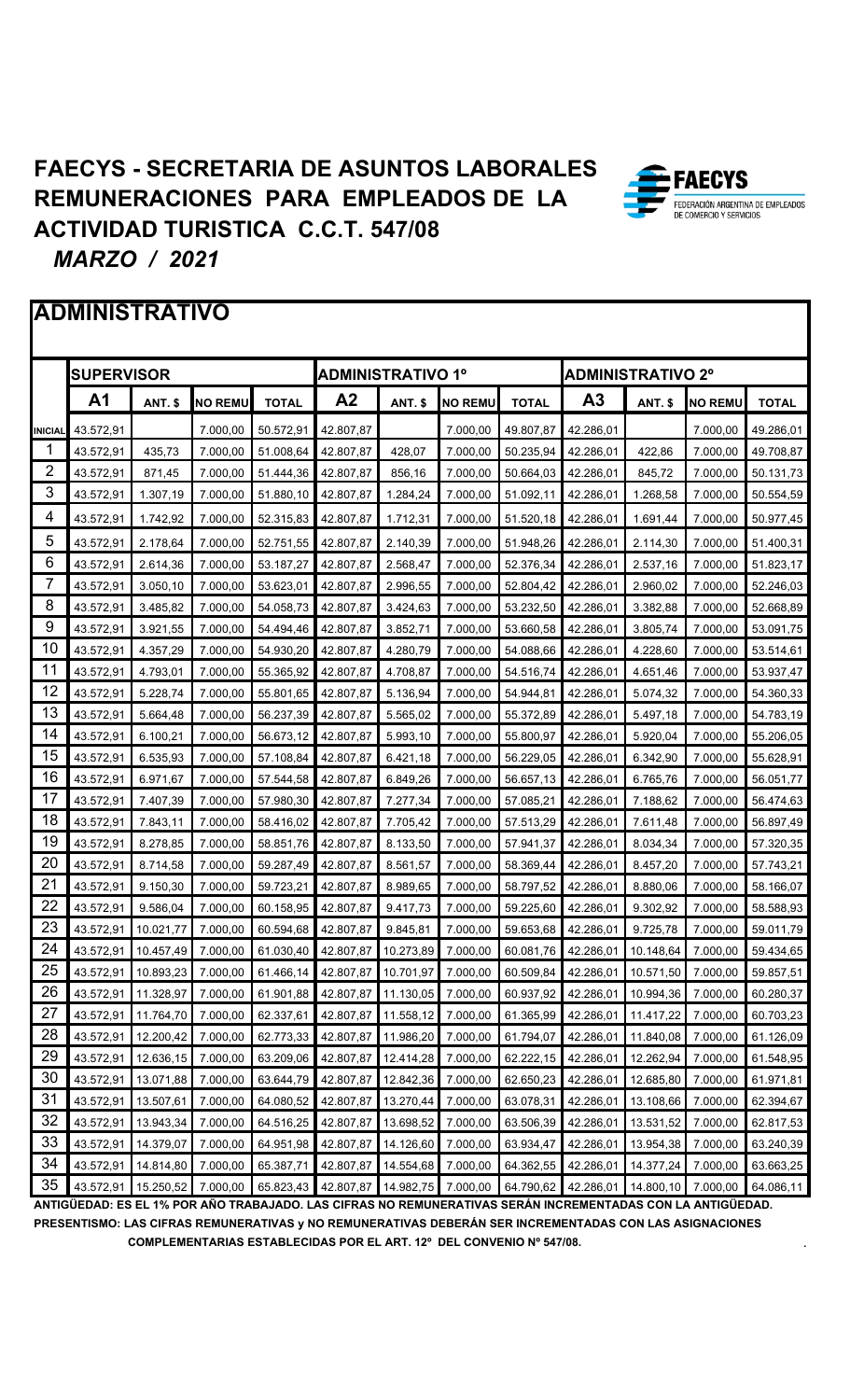#### **ADMINISTRATIVO**

|         | <b>RECEPCIONISTA</b> |                |                |              | <b>CADETE</b> |                |                |              | <b>MAESTRANZA</b> |                |                |              |
|---------|----------------------|----------------|----------------|--------------|---------------|----------------|----------------|--------------|-------------------|----------------|----------------|--------------|
|         | A4                   | <b>ANT. \$</b> | <b>NO REMU</b> | <b>TOTAL</b> | Α5            | <b>ANT. \$</b> | <b>NO REMU</b> | <b>TOTAL</b> | A6                | <b>ANT. \$</b> | <b>NO REMU</b> | <b>TOTAL</b> |
| INICIAL | 41.451,39            |                | 7.000,00       | 48.451,39    | 41.242,73     |                | 7.000,00       | 48.242,73    | 40.859,89         |                | 7.000,00       | 47.859,89    |
| 1       | 41.451,39            | 414,51         | 7.000,00       | 48.865,90    | 41.242,73     | 412,43         | 7.000.00       | 48.655,16    | 40.859,89         | 408,60         | 7.000,00       | 48.268,49    |
| 2       | 41.451,39            | 829,03         | 7.000,00       | 49.280,42    | 41.242,73     | 824,86         | 7.000,00       | 49.067,59    | 40.859,89         | 817,20         | 7.000,00       | 48.677,09    |
| 3       | 41.451,39            | 1.243,54       | 7.000,00       | 49.694,93    | 41.242,73     | 1.237,29       | 7.000,00       | 49.480,02    | 40.859,89         | 1.225,80       | 7.000,00       | 49.085,69    |
| 4       | 41.451,39            | 1.658,06       | 7.000,00       | 50.109,45    | 41.242,73     | 1.649,72       | 7.000,00       | 49.892,45    | 40.859,89         | 1.634,40       | 7.000,00       | 49.494,29    |
| 5       | 41.451,39            | 2.072,57       | 7.000,00       | 50.523,96    | 41.242,73     | 2.062,14       | 7.000,00       | 50.304,87    | 40.859,89         | 2.042,99       | 7.000,00       | 49.902,88    |
| 6       | 41.451,39            | 2.487,08       | 7.000,00       | 50.938,47    | 41.242,73     | 2.474,56       | 7.000,00       | 50.717,29    | 40.859,89         | 2.451,59       | 7.000,00       | 50.311,48    |
| 7       | 41.451,39            | 2.901,60       | 7.000,00       | 51.352,99    | 41.242,73     | 2.886,99       | 7.000,00       | 51.129,72    | 40.859,89         | 2.860,18       | 7.000,00       | 50.720,07    |
| 8       | 41.451,39            | 3.316,11       | 7.000,00       | 51.767,50    | 41.242,73     | 3.299,42       | 7.000,00       | 51.542,15    | 40.859,89         | 3.268,78       | 7.000,00       | 51.128,67    |
| 9       | 41.451,39            | 3.730,63       | 7.000,00       | 52.182,02    | 41.242,73     | 3.711,86       | 7.000.00       | 51.954,59    | 40.859,89         | 3.677,38       | 7.000,00       | 51.537,27    |
| 10      | 41.451,39            | 4.145,14       | 7.000,00       | 52.596,53    | 41.242,73     | 4.124,28       | 7.000,00       | 52.367,01    | 40.859,89         | 4.085,98       | 7.000,00       | 51.945,87    |
| 11      | 41.451,39            | 4.559,65       | 7.000,00       | 53.011,04    | 41.242,73     | 4.536,71       | 7.000,00       | 52.779,44    | 40.859,89         | 4.494,58       | 7.000,00       | 52.354,47    |
| 12      | 41.451,39            | 4.974,17       | 7.000,00       | 53.425,56    | 41.242,73     | 4.949,14       | 7.000,00       | 53.191,87    | 40.859,89         | 4.903,18       | 7.000,00       | 52.763,07    |
| 13      | 41.451,39            | 5.388,68       | 7.000,00       | 53.840,07    | 41.242,73     | 5.361,55       | 7.000,00       | 53.604,28    | 40.859,89         | 5.311,78       | 7.000,00       | 53.171,67    |
| 14      | 41.451,39            | 5.803,19       | 7.000,00       | 54.254,58    | 41.242,73     | 5.773,98       | 7.000,00       | 54.016,71    | 40.859,89         | 5.720,37       | 7.000,00       | 53.580,26    |
| 15      | 41.451,39            | 6.217,71       | 7.000,00       | 54.669,10    | 41.242,73     | 6.186,41       | 7.000,00       | 54.429,14    | 40.859,89         | 6.128,97       | 7.000.00       | 53.988,86    |
| 16      | 41.451,39            | 6.632,22       | 7.000,00       | 55.083,61    | 41.242,73     | 6.598,84       | 7.000,00       | 54.841,57    | 40.859,89         | 6.537,57       | 7.000,00       | 54.397,46    |
| 17      | 41.451,39            | 7.046,74       | 7.000,00       | 55.498,13    | 41.242,73     | 7.011,27       | 7.000,00       | 55.254,00    | 40.859,89         | 6.946,17       | 7.000,00       | 54.806,06    |
| 18      | 41.451,39            | 7.461,25       | 7.000,00       | 55.912,64    | 41.242,73     | 7.423,70       | 7.000,00       | 55.666,43    | 40.859,89         | 7.354,77       | 7.000,00       | 55.214,66    |
| 19      | 41.451,39            | 7.875,76       | 7.000,00       | 56.327,15    | 41.242,73     | 7.836,13       | 7.000,00       | 56.078,86    | 40.859,89         | 7.763,37       | 7.000,00       | 55.623,26    |
| 20      | 41.451,39            | 8.290,28       | 7.000,00       | 56.741,67    | 41.242,73     | 8.248,56       | 7.000,00       | 56.491,29    | 40.859,89         | 8.171,97       | 7.000,00       | 56.031,86    |
| 21      | 41.451,39            | 8.704,79       | 7.000,00       | 57.156,18    | 41.242,73     | 8.660,97       | 7.000,00       | 56.903,70    | 40.859,89         | 8.580,57       | 7.000,00       | 56.440,46    |
| 22      | 41.451,39            | 9.119,31       | 7.000,00       | 57.570,70    | 41.242,73     | 9.073,40       | 7.000,00       | 57.316,13    | 40.859,89         | 8.989,17       | 7.000,00       | 56.849,06    |
| 23      | 41.451,39            | 9.533,82       | 7.000,00       | 57.985,21    | 41.242,73     | 9.485,83       | 7.000,00       | 57.728,56    | 40.859,89         | 9.397,76       | 7.000,00       | 57.257,65    |
| 24      | 41.451,39            | 9.948,33       | 7.000,00       | 58.399,72    | 41.242,73     | 9.898,26       | 7.000,00       | 58.140,99    | 40.859,89         | 9.806,36       | 7.000,00       | 57.666,25    |
| 25      | 41.451,39            | 10.362,85      | 7.000,00       | 58.814,24    | 41.242,73     | 10.310.69      | 7.000,00       | 58.553,42    | 40.859,89         | 10.214,96      | 7.000,00       | 58.074,85    |
| 26      | 41.451,39            | 10.777,36      | 7.000,00       | 59.228,75    | 41.242,73     | 10.723,12      | 7.000,00       | 58.965,85    | 40.859,89         | 10.623,57      | 7.000,00       | 58.483,46    |
| 27      | 41.451,39            | 11.191,88      | 7.000,00       | 59.643,27    | 41.242,73     | 11.135,55      | 7.000,00       | 59.378,28    | 40.859,89         | 11.032,17      | 7.000,00       | 58.892,06    |
| 28      | 41.451,39            | 11.606,39      | 7.000,00       | 60.057,78    | 41.242,73     | 11.547,97      | 7.000,00       | 59.790,70    | 40.859,89         | 11.440,77      | 7.000,00       | 59.300,66    |
| 29      | 41.451,39            | 12.020,90      | 7.000,00       | 60.472,29    | 41.242,73     | 11.960,40      | 7.000,00       | 60.203,13    | 40.859,89         | 11.849,37      | 7.000,00       | 59.709,26    |
| 30      | 41.451,39            | 12.435,42      | 7.000,00       | 60.886,81    | 41.242,73     | 12.372,82      | 7.000,00       | 60.615,55    | 40.859,89         | 12.257,97      | 7.000,00       | 60.117,86    |
| 31      | 41.451,39            | 12.849,93      | 7.000,00       | 61.301,32    | 41.242,73     | 12.785,25      | 7.000,00       | 61.027,98    | 40.859,89         | 12.666,57      | 7.000,00       | 60.526,46    |
| 32      | 41.451,39            | 13.264,44      | 7.000,00       | 61.715,83    | 41.242,73     | 13.197,67      | 7.000,00       | 61.440,40    | 40.859,89         | 13.075,16      | 7.000,00       | 60.935,05    |
| 33      | 41.451,39            | 13.678,96      | 7.000,00       | 62.130,35    | 41.242,73     | 13.610,11      | 7.000,00       | 61.852,84    | 40.859,89         | 13.483,76      | 7.000,00       | 61.343,65    |
| 34      | 41.451,39            | 14.093,47      | 7.000,00       | 62.544,86    | 41.242,73     | 14.022,54      | 7.000,00       | 62.265,27    | 40.859,89         | 13.892,36      | 7.000,00       | 61.752,25    |
| 35      | 41.451,39            | 14.507,99      | 7.000,00       | 62.959,38    | 41.242,73     | 14.434,97      | 7.000,00       | 62.677,70    | 40.859,89         | 14.300,96      | 7.000,00       | 62.160,85    |

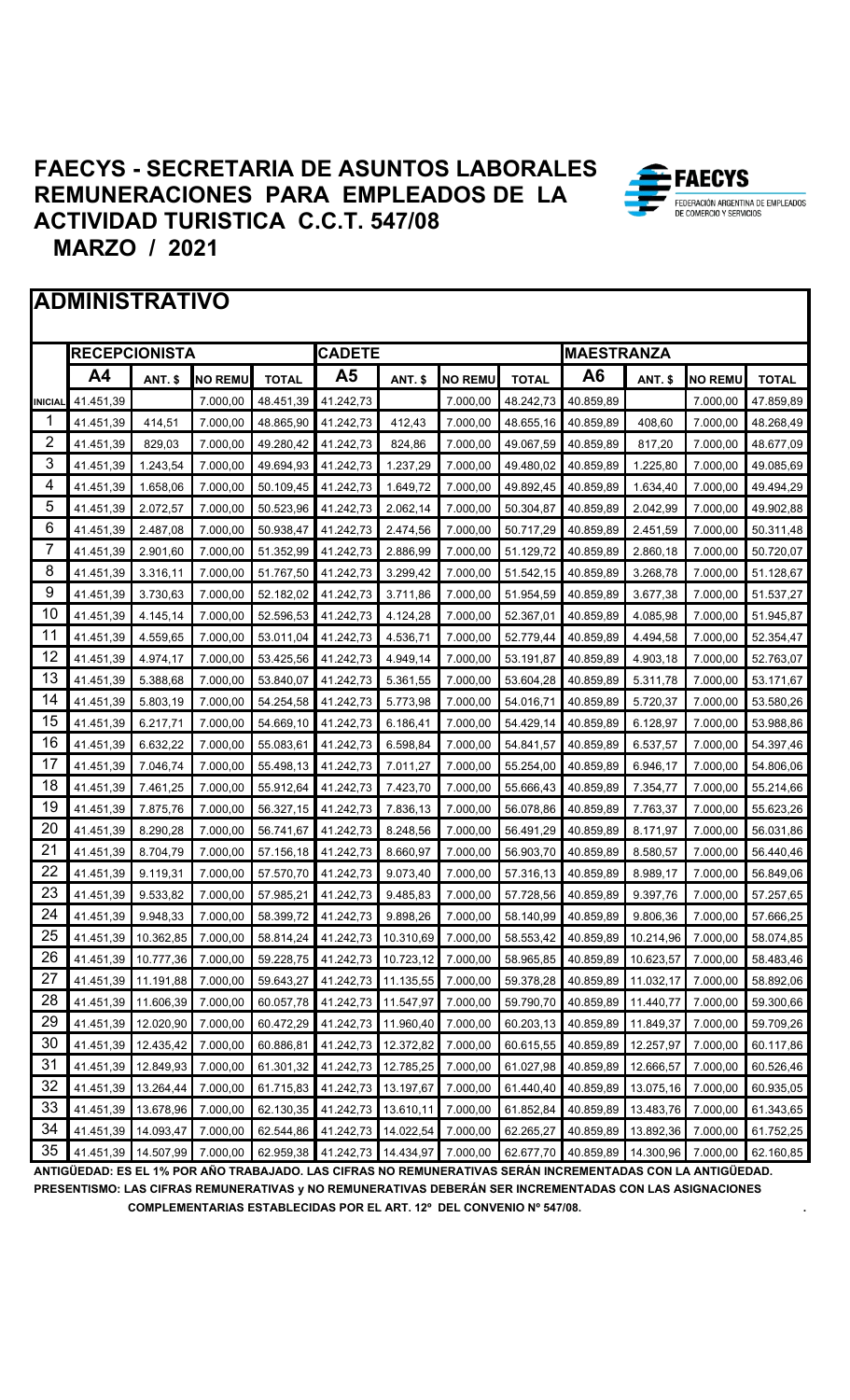**EXECTS** 

FEDERACIÓN ARGENTINA DE EMPLEADOS DE COMERCIO Y SERVICIOS



**PRESENTISMO: LAS CIFRAS REMUNERATIVAS y NO REMUNERATIVAS DEBERÁN SER INCREMENTADAS CON LAS ASIGNACIONES COMPLEMENTARIAS ESTABLECIDAS POR EL ART. 12º DEL CONVENIO Nº 547/08. .**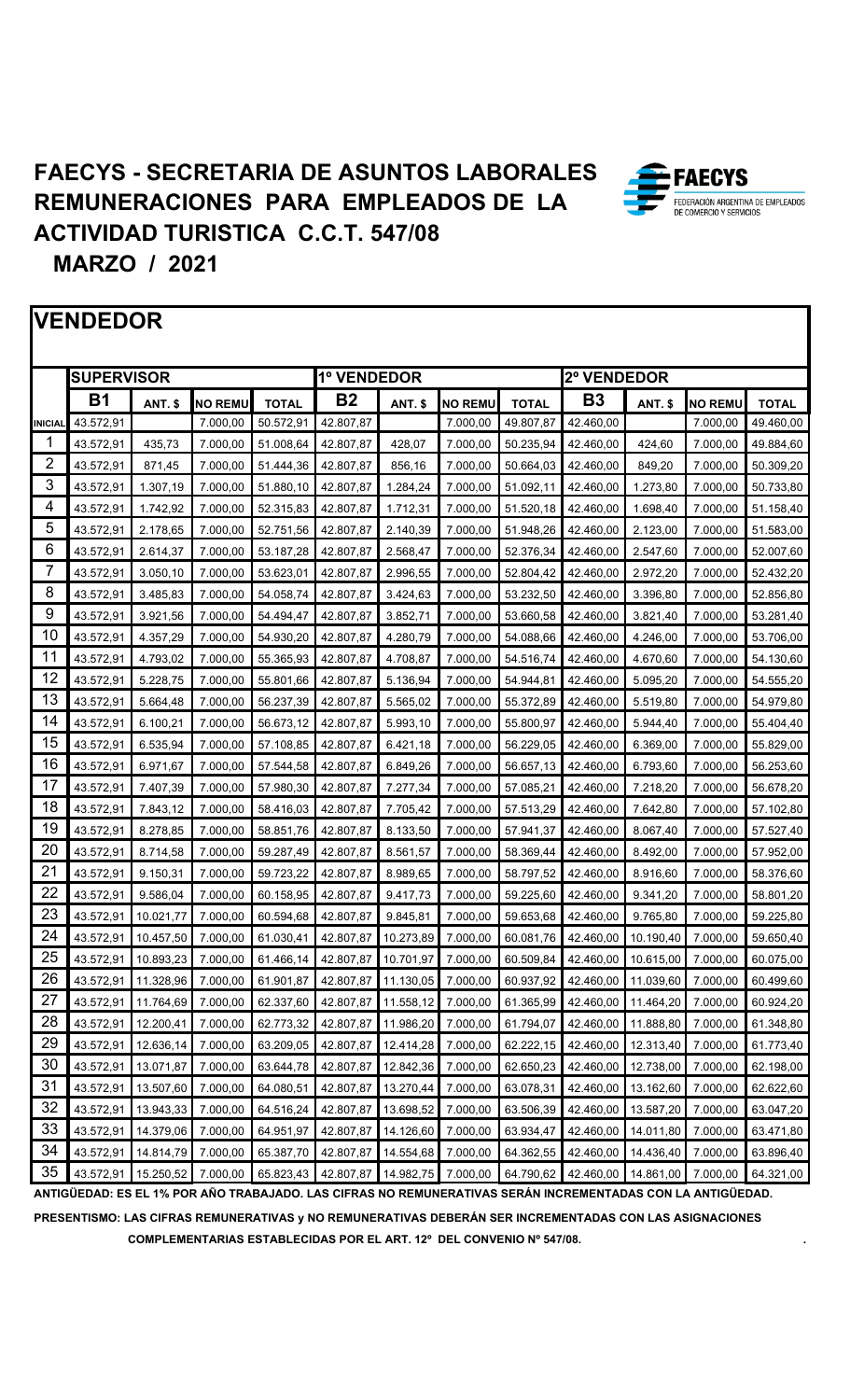

 **MARZO / 2021**

|                | <b>VENDEDOR</b> |           |                |              |  |
|----------------|-----------------|-----------|----------------|--------------|--|
|                | <b>PROMOTOR</b> |           |                |              |  |
|                | Β4              | ANT. \$   | <b>NO REMU</b> | <b>TOTAL</b> |  |
| <b>INICIAL</b> | 41.416,47       |           | 7.000,00       | 48.416,47    |  |
| 1              | 41.416,47       | 414,16    | 7.000,00       | 48.830,63    |  |
| $\overline{2}$ | 41.416,47       | 828,34    | 7.000,00       | 49.244,81    |  |
| 3              | 41.416,47       | 1.242,49  | 7.000,00       | 49.658,96    |  |
| 4              | 41.416,47       | 1.656,66  | 7.000,00       | 50.073,13    |  |
| 5              | 41.416,47       | 2.070,82  | 7.000,00       | 50.487,29    |  |
| 6              | 41.416,47       | 2.484,99  | 7.000,00       | 50.901,46    |  |
| $\overline{7}$ | 41.416,47       | 2.899,15  | 7.000,00       | 51.315,62    |  |
| 8              | 41.416,47       | 3.313,32  | 7.000,00       | 51.729,79    |  |
| 9              | 41.416,47       | 3.727,48  | 7.000,00       | 52.143,95    |  |
| 10             | 41.416,47       | 4.141,65  | 7.000,00       | 52.558,12    |  |
| 11             | 41.416,47       | 4.555,81  | 7.000,00       | 52.972,28    |  |
| 12             | 41.416,47       | 4.969,98  | 7.000,00       | 53.386,45    |  |
| 13             | 41.416,47       | 5.384,14  | 7.000,00       | 53.800,61    |  |
| 14             | 41.416,47       | 5.798,31  | 7.000,00       | 54.214,78    |  |
| 15             | 41.416,47       | 6.212,47  | 7.000,00       | 54.628,94    |  |
| 16             | 41.416,47       | 6.626,64  | 7.000,00       | 55.043,11    |  |
| 17             | 41.416,47       | 7.040,80  | 7.000,00       | 55.457,27    |  |
| 18             | 41.416,47       | 7.454,96  | 7.000,00       | 55.871,43    |  |
| 19             | 41.416,47       | 7.869,13  | 7.000,00       | 56.285,60    |  |
| 20             | 41.416,47       | 8.283,29  | 7.000,00       | 56.699,76    |  |
| 21             | 41.416,47       | 8.697,46  | 7.000,00       | 57.113,93    |  |
| 22             | 41.416,47       | 9.111,62  | 7.000,00       | 57.528,09    |  |
| 23             | 41.416,47       | 9.525,79  | 7.000,00       | 57.942,26    |  |
| 24             | 41.416,47       | 9.939,95  | 7.000,00       | 58.356,42    |  |
| 25             | 41.416,47       | 10.354,12 | 7.000,00       | 58.770,59    |  |
| 26             | 41.416,47       | 10.768,28 | 7.000,00       | 59.184,75    |  |
| 27             | 41.416,47       | 11.182,45 | 7.000,00       | 59.598,92    |  |
| 28             | 41.416,47       | 11.596,61 | 7.000,00       | 60.013,08    |  |
| 29             | 41.416,47       | 12.010,78 | 7.000,00       | 60.427,25    |  |
| 30             | 41.416,47       | 12.424,94 | 7.000,00       | 60.841,41    |  |
| 31             | 41.416,47       | 12.839,11 | 7.000,00       | 61.255,58    |  |
| 32             | 41.416,47       | 13.253,27 | 7.000,00       | 61.669,74    |  |
| 33             | 41.416,47       | 13.667,44 | 7.000,00       | 62.083,91    |  |
| 34             | 41.416,47       | 14.081,60 | 7.000,00       | 62.498,07    |  |
| 35             | 41.416,47       | 14.495,76 | 7.000,00       | 62.912,23    |  |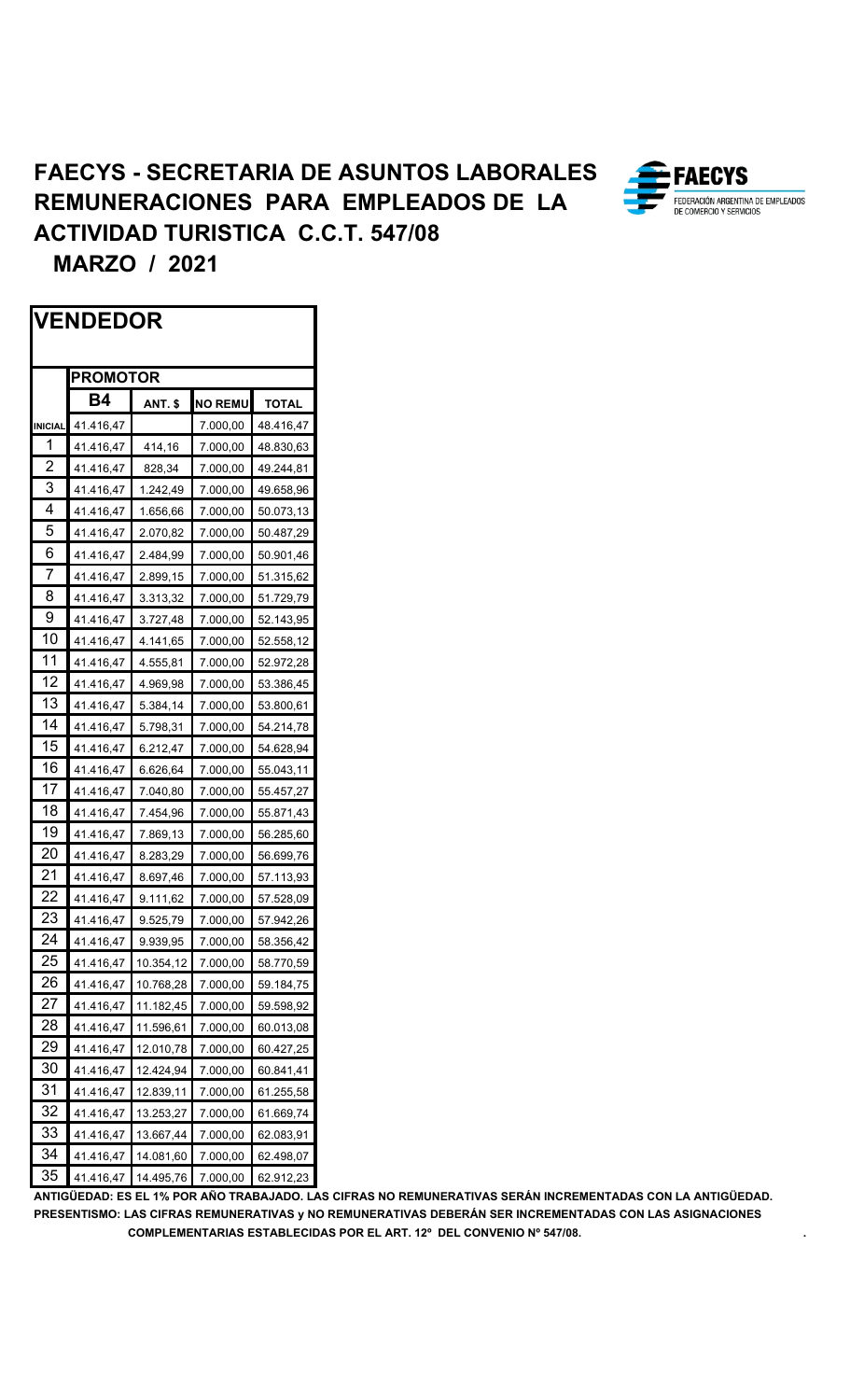

**ANTIGÜEDAD: ES EL 1% POR AÑO TRABAJADO. LAS CIFRAS NO REMUNERATIVAS SERÁN INCREMENTADAS CON LA ANTIGÜEDAD. PRESENTISMO: LAS CIFRAS REMUNERATIVAS y NO REMUNERATIVAS DEBERÁN SER INCREMENTADAS CON LAS ASIGNACIONES COMPLEMENTARIAS ESTABLECIDAS POR EL ART. 12º DEL CONVENIO Nº 547/08. .**

**EAECYS** FEDERACIÓN ARGENTINA DE EMPLEADOS COMERCIO Y SERVICIO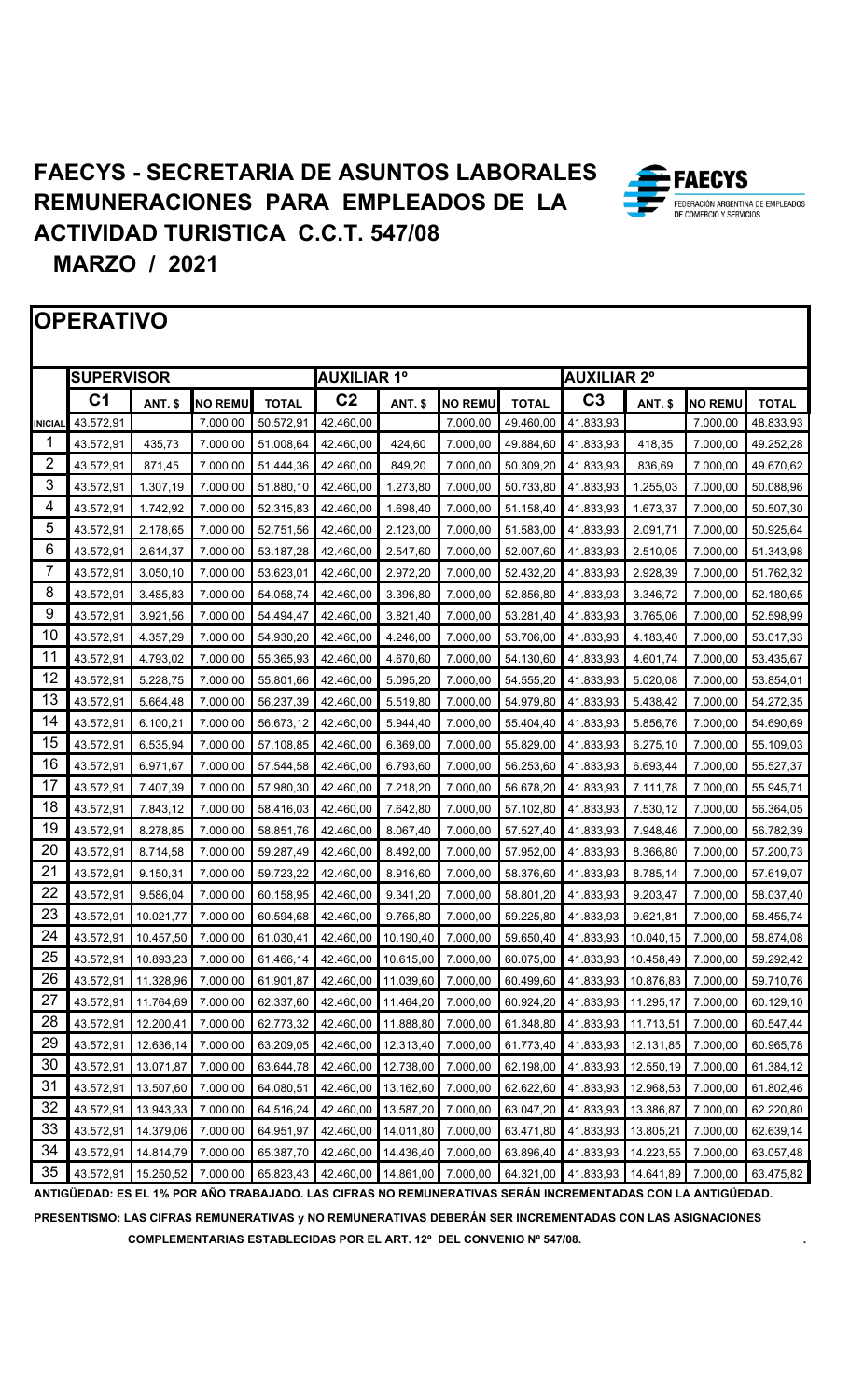



**PRESENTISMO: LAS CIFRAS REMUNERATIVAS y NO REMUNERATIVAS DEBERÁN SER INCREMENTADAS CON LAS ASIGNACIONES COMPLEMENTARIAS ESTABLECIDAS POR EL ART. 12º DEL CONVENIO Nº 547/08. .**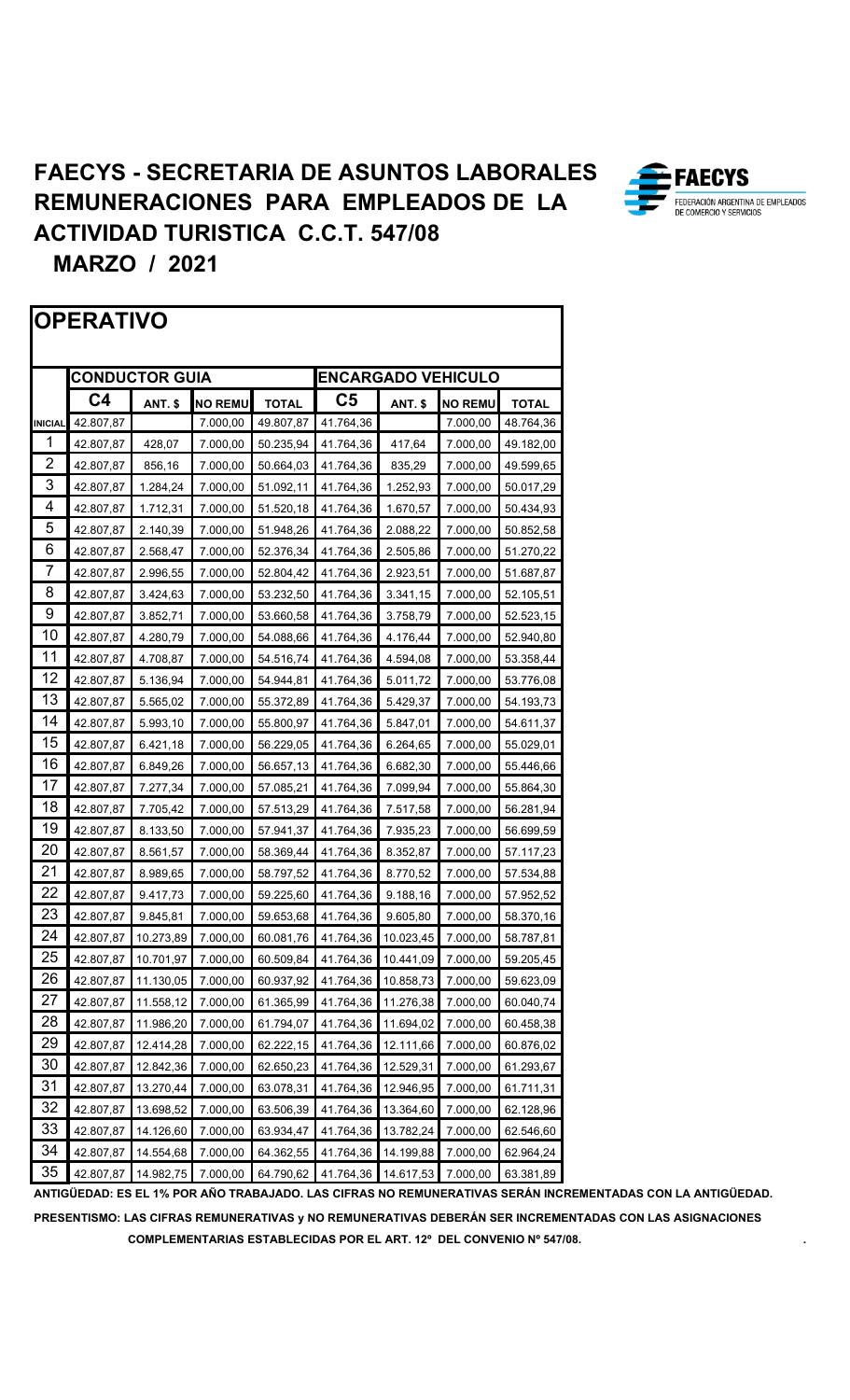

|                | INFORMATICA - ANALISTA DESARROLLADOR |                |                |              |                   |                |                |              |  |
|----------------|--------------------------------------|----------------|----------------|--------------|-------------------|----------------|----------------|--------------|--|
|                | <b>JUNIOR</b><br><b>PRINCIPIANTE</b> |                |                |              |                   |                |                |              |  |
|                | D1.a                                 | <b>ANT. \$</b> | <b>NO REMU</b> | <b>TOTAL</b> | D <sub>1</sub> .b | <b>ANT. \$</b> | <b>NO REMU</b> | <b>TOTAL</b> |  |
| <b>INICIAL</b> | 43.313,04                            |                | 7.000,00       | 50.313,04    | 44.885,56         |                | 7.000,00       | 51.885,56    |  |
| 1              | 43.313,04                            | 433,13         | 7.000,00       | 50.746,17    | 44.885,56         | 448,86         | 7.000,00       | 52.334,42    |  |
| $\overline{2}$ | 43.313,04                            | 866,26         | 7.000,00       | 51.179,30    | 44.885,56         | 897,71         | 7.000,00       | 52.783,27    |  |
| 3              | 43.313,04                            | 1.299,39       | 7.000,00       | 51.612,43    | 44.885,56         | 1.346,57       | 7.000,00       | 53.232,13    |  |
| 4              | 43.313,04                            | 1.732,52       | 7.000,00       | 52.045,56    | 44.885,56         | 1.795,42       | 7.000,00       | 53.680,98    |  |
| 5              | 43.313,04                            | 2.165,65       | 7.000,00       | 52.478,69    | 44.885,56         | 2.244,28       | 7.000,00       | 54.129,84    |  |
| 6              | 43.313,04                            | 2.598,78       | 7.000,00       | 52.911,82    | 44.885,56         | 2.693,13       | 7.000,00       | 54.578,69    |  |
| 7              | 43.313,04                            | 3.031,91       | 7.000,00       | 53.344,95    | 44.885,56         | 3.141,99       | 7.000,00       | 55.027,55    |  |
| 8              | 43.313,04                            | 3.465,04       | 7.000,00       | 53.778,08    | 44.885,56         | 3.590,84       | 7.000,00       | 55.476,40    |  |
| 9              | 43.313,04                            | 3.898,17       | 7.000,00       | 54.211,21    | 44.885,56         | 4.039,70       | 7.000,00       | 55.925,26    |  |
| 10             | 43.313,04                            | 4.331,30       | 7.000,00       | 54.644,34    | 44.885,56         | 4.488,56       | 7.000,00       | 56.374,12    |  |
| 11             | 43.313,04                            | 4.764,43       | 7.000,00       | 55.077,47    | 44.885,56         | 4.937,41       | 7.000,00       | 56.822,97    |  |
| 12             | 43.313,04                            | 5.197,56       | 7.000,00       | 55.510,60    | 44.885,56         | 5.386,27       | 7.000,00       | 57.271,83    |  |
| 13             | 43.313,04                            | 5.630,70       | 7.000,00       | 55.943,74    | 44.885,56         | 5.835,12       | 7.000,00       | 57.720,68    |  |
| 14             | 43.313,04                            | 6.063,83       | 7.000,00       | 56.376,87    | 44.885,56         | 6.283,98       | 7.000,00       | 58.169,54    |  |
| 15             | 43.313,04                            | 6.496,96       | 7.000,00       | 56.810,00    | 44.885,56         | 6.732,83       | 7.000,00       | 58.618,39    |  |
| 16             | 43.313,04                            | 6.930,09       | 7.000,00       | 57.243,13    | 44.885,56         | 7.181,69       | 7.000,00       | 59.067,25    |  |
| 17             | 43.313,04                            | 7.363,22       | 7.000,00       | 57.676,26    | 44.885,56         | 7.630,55       | 7.000,00       | 59.516,11    |  |
| 18             | 43.313,04                            | 7.796,35       | 7.000,00       | 58.109,39    | 44.885,56         | 8.079,40       | 7.000,00       | 59.964,96    |  |
| 19             | 43.313,04                            | 8.229,48       | 7.000,00       | 58.542,52    | 44.885,56         | 8.528,26       | 7.000,00       | 60.413,82    |  |
| 20             | 43.313,04                            | 8.662,61       | 7.000,00       | 58.975,65    | 44.885,56         | 8.977,11       | 7.000,00       | 60.862,67    |  |
| 21             | 43.313,04                            | 9.095,74       | 7.000,00       | 59.408,78    | 44.885,56         | 9.425,97       | 7.000,00       | 61.311,53    |  |
| 22             | 43.313,04                            | 9.528,87       | 7.000,00       | 59.841,91    | 44.885,56         | 9.874,82       | 7.000,00       | 61.760,38    |  |
| 23             | 43.313,04                            | 9.962,00       | 7.000,00       | 60.275,04    | 44.885,56         | 10.323,68      | 7.000,00       | 62.209,24    |  |
| 24             | 43.313,04                            | 10.395,13      | 7.000,00       | 60.708,17    | 44.885,56         | 10.772,53      | 7.000,00       | 62.658,09    |  |
| 25             | 43.313,04                            | 10.828,26      | 7.000,00       | 61.141,30    | 44.885,56         | 11.221,39      | 7.000,00       | 63.106,95    |  |
| 26             | 43.313,04                            | 11.261,39      | 7.000,00       | 61.574,43    | 44.885,56         | 11.670,25      | 7.000,00       | 63.555,81    |  |
| 27             | 43.313,04                            | 11.694,52      | 7.000,00       | 62.007,56    | 44.885,56         | 12.119,10      | 7.000,00       | 64.004,66    |  |
| 28             | 43.313,04                            | 12.127,65      | 7.000,00       | 62.440,69    | 44.885,56         | 12.567,96      | 7.000,00       | 64.453,52    |  |
| 29             | 43.313,04                            | 12.560,78      | 7.000,00       | 62.873,82    | 44.885,56         | 13.016,81      | 7.000,00       | 64.902,37    |  |
| 30             | 43.313,04                            | 12.993,91      | 7.000,00       | 63.306,95    | 44.885,56         | 13.465,67      | 7.000,00       | 65.351,23    |  |
| 31             | 43.313,04                            | 13.427,04      | 7.000,00       | 63.740,08    | 44.885,56         | 13.914,52      | 7.000,00       | 65.800,08    |  |
| 32             | 43.313,04                            | 13.860,17      | 7.000,00       | 64.173,21    | 44.885,56         | 14.363,38      | 7.000,00       | 66.248,94    |  |
| 33             | 43.313,04                            | 14.293,30      | 7.000,00       | 64.606,34    | 44.885,56         | 14.812,23      | 7.000,00       | 66.697,79    |  |
| 34             | 43.313,04                            | 14.726,43      | 7.000,00       | 65.039,47    | 44.885,56         | 15.261,09      | 7.000,00       | 67.146,65    |  |
| 35             | 43.313,04                            | 15.159,56      | 7.000,00       | 65.472,60    | 44.885,56         | 15.709,95      | 7.000,00       | 67.595,51    |  |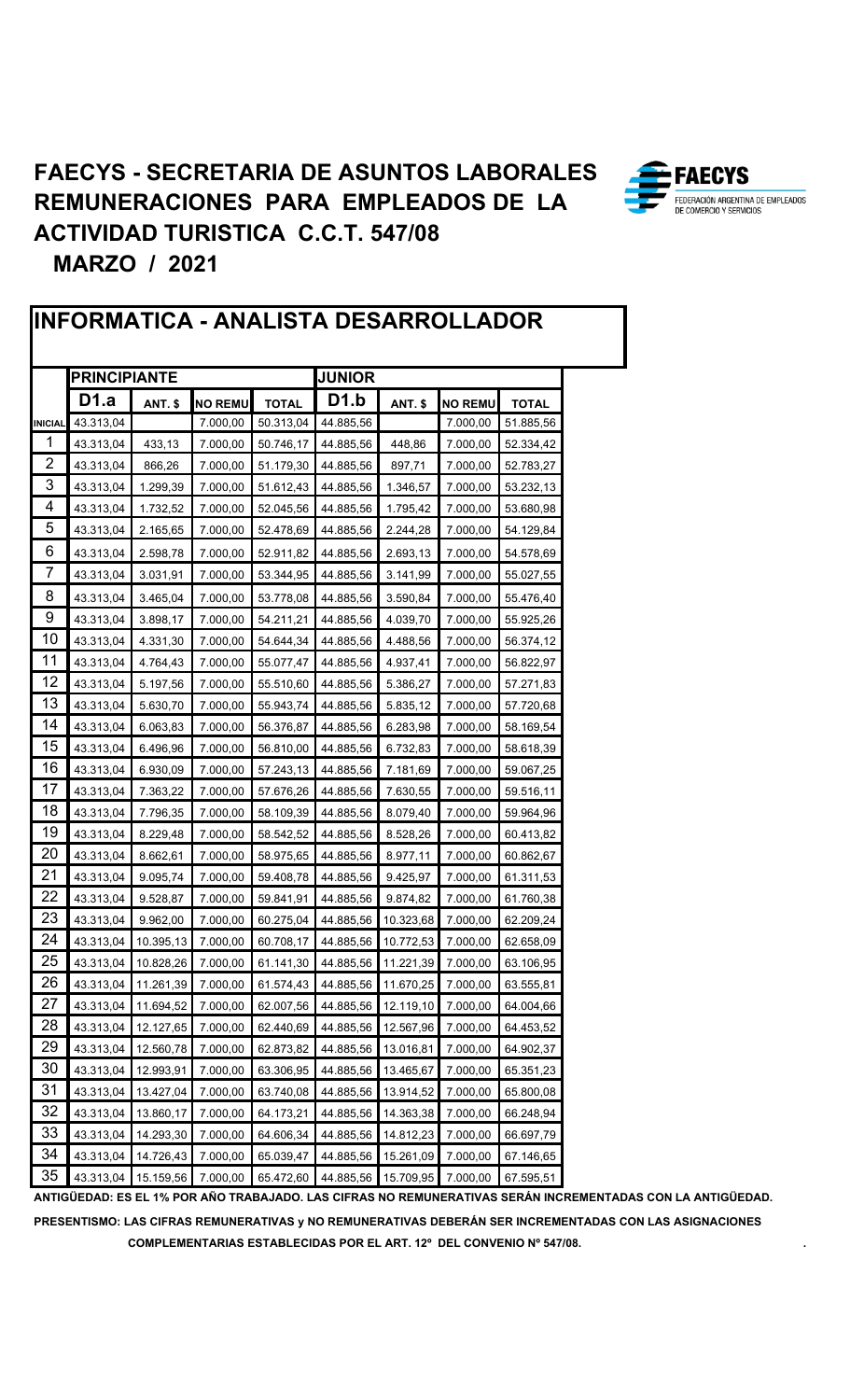

|                | INFORMATICA - ANALISTA DESARROLLADOR |                |                |              |               |                |                |              |  |  |  |
|----------------|--------------------------------------|----------------|----------------|--------------|---------------|----------------|----------------|--------------|--|--|--|
|                | <b>SEMISENIOR</b>                    |                |                |              | <b>SENIOR</b> |                |                |              |  |  |  |
|                | <b>D1.c</b>                          | <b>ANT. \$</b> | <b>NO REMU</b> | <b>TOTAL</b> | <b>D1.d</b>   | <b>ANT. \$</b> | <b>NO REMU</b> | <b>TOTAL</b> |  |  |  |
| <b>INICIAL</b> | 48.030,61                            |                | 7.000,00       | 55.030,61    | 51.175,65     |                | 7.000,00       | 58.175,65    |  |  |  |
| 1              | 48.030,61                            | 480,31         | 7.000,00       | 55.510,92    | 51.175,65     | 511,76         | 7.000,00       | 58.687,41    |  |  |  |
| 2              | 48.030,61                            | 960,61         | 7.000,00       | 55.991,22    | 51.175,65     | 1.023,51       | 7.000,00       | 59.199,16    |  |  |  |
| 3              | 48.030,61                            | 1.440,92       | 7.000,00       | 56.471,53    | 51.175,65     | 1.535,27       | 7.000,00       | 59.710,92    |  |  |  |
| 4              | 48.030,61                            | 1.921,22       | 7.000,00       | 56.951,83    | 51.175,65     | 2.047,03       | 7.000,00       | 60.222,68    |  |  |  |
| 5              | 48.030,61                            | 2.401,53       | 7.000,00       | 57.432,14    | 51.175,65     | 2.558,78       | 7.000,00       | 60.734,43    |  |  |  |
| 6              | 48.030,61                            | 2.881,84       | 7.000,00       | 57.912,45    | 51.175,65     | 3.070,54       | 7.000,00       | 61.246,19    |  |  |  |
| 7              | 48.030,61                            | 3.362,14       | 7.000,00       | 58.392,75    | 51.175,65     | 3.582,30       | 7.000,00       | 61.757,95    |  |  |  |
| 8              | 48.030,61                            | 3.842,45       | 7.000,00       | 58.873,06    | 51.175,65     | 4.094,05       | 7.000,00       | 62.269,70    |  |  |  |
| 9              | 48.030,61                            | 4.322,75       | 7.000,00       | 59.353,36    | 51.175,65     | 4.605,81       | 7.000,00       | 62.781,46    |  |  |  |
| 10             | 48.030,61                            | 4.803,06       | 7.000,00       | 59.833,67    | 51.175,65     | 5.117,57       | 7.000,00       | 63.293,22    |  |  |  |
| 11             | 48.030,61                            | 5.283,37       | 7.000,00       | 60.313,98    | 51.175,65     | 5.629,32       | 7.000,00       | 63.804,97    |  |  |  |
| 12             | 48.030,61                            | 5.763,67       | 7.000,00       | 60.794,28    | 51.175,65     | 6.141,08       | 7.000,00       | 64.316,73    |  |  |  |
| 13             | 48.030,61                            | 6.243,98       | 7.000,00       | 61.274,59    | 51.175,65     | 6.652,83       | 7.000,00       | 64.828,48    |  |  |  |
| 14             | 48.030,61                            | 6.724,29       | 7.000,00       | 61.754,90    | 51.175,65     | 7.164,59       | 7.000,00       | 65.340,24    |  |  |  |
| 15             | 48.030,61                            | 7.204,59       | 7.000,00       | 62.235,20    | 51.175,65     | 7.676,35       | 7.000,00       | 65.852,00    |  |  |  |
| 16             | 48.030,61                            | 7.684,90       | 7.000,00       | 62.715,51    | 51.175,65     | 8.188,10       | 7.000,00       | 66.363,75    |  |  |  |
| 17             | 48.030,61                            | 8.165,20       | 7.000,00       | 63.195,81    | 51.175,65     | 8.699,86       | 7.000,00       | 66.875,51    |  |  |  |
| 18             | 48.030,61                            | 8.645,51       | 7.000,00       | 63.676,12    | 51.175,65     | 9.211,62       | 7.000,00       | 67.387,27    |  |  |  |
| 19             | 48.030,61                            | 9.125,82       | 7.000,00       | 64.156,43    | 51.175,65     | 9.723,37       | 7.000,00       | 67.899,02    |  |  |  |
| 20             | 48.030,61                            | 9.606,12       | 7.000,00       | 64.636,73    | 51.175,65     | 10.235,13      | 7.000,00       | 68.410,78    |  |  |  |
| 21             | 48.030,61                            | 10.086,43      | 7.000,00       | 65.117,04    | 51.175,65     | 10.746,89      | 7.000,00       | 68.922,54    |  |  |  |
| 22             | 48.030,61                            | 10.566,73      | 7.000,00       | 65.597,34    | 51.175,65     | 11.258,64      | 7.000,00       | 69.434,29    |  |  |  |
| 23             | 48.030,61                            | 11.047,04      | 7.000,00       | 66.077,65    | 51.175,65     | 11.770,40      | 7.000,00       | 69.946,05    |  |  |  |
| 24             | 48.030,61                            | 11.527,35      | 7.000,00       | 66.557,96    | 51.175,65     | 12.282,16      | 7.000,00       | 70.457,81    |  |  |  |
| 25             | 48.030,61                            | 12.007,65      | 7.000,00       | 67.038,26    | 51.175,65     | 12.793,91      | 7.000,00       | 70.969,56    |  |  |  |
| 26             | 48.030,61                            | 12.487,96      | 7.000,00       | 67.518,57    | 51.175,65     | 13.305,67      | 7.000,00       | 71.481,32    |  |  |  |
| 27             | 48.030,61                            | 12.968,26      | 7.000,00       | 67.998,87    | 51.175,65     | 13.817,43      | 7.000,00       | 71.993,08    |  |  |  |
| 28             | 48.030,61                            | 13.448,57      | 7.000,00       | 68.479,18    | 51.175,65     | 14.329,18      | 7.000,00       | 72.504,83    |  |  |  |
| 29             | 48.030,61                            | 13.928,88      | 7.000,00       | 68.959,49    | 51.175,65     | 14.840,94      | 7.000,00       | 73.016,59    |  |  |  |
| 30             | 48.030,61                            | 14.409,18      | 7.000,00       | 69.439,79    | 51.175,65     | 15.352,70      | 7.000,00       | 73.528,35    |  |  |  |
| 31             | 48.030,61                            | 14.889,49      | 7.000,00       | 69.920,10    | 51.175,65     | 15.864,45      | 7.000,00       | 74.040,10    |  |  |  |
| 32             | 48.030,61                            | 15.369,80      | 7.000,00       | 70.400,41    | 51.175,65     | 16.376,21      | 7.000,00       | 74.551,86    |  |  |  |
| 33             | 48.030,61                            | 15.850,10      | 7.000,00       | 70.880,71    | 51.175,65     | 16.887,96      | 7.000,00       | 75.063,61    |  |  |  |
| 34             | 48.030,61                            | 16.330,41      | 7.000,00       | 71.361,02    | 51.175,65     | 17.399,72      | 7.000,00       | 75.575,37    |  |  |  |
| 35             | 48.030,61                            | 16.810,71      | 7.000,00       | 71.841,32    | 51.175,65     | 17.911,48      | 7.000,00       | 76.087,13    |  |  |  |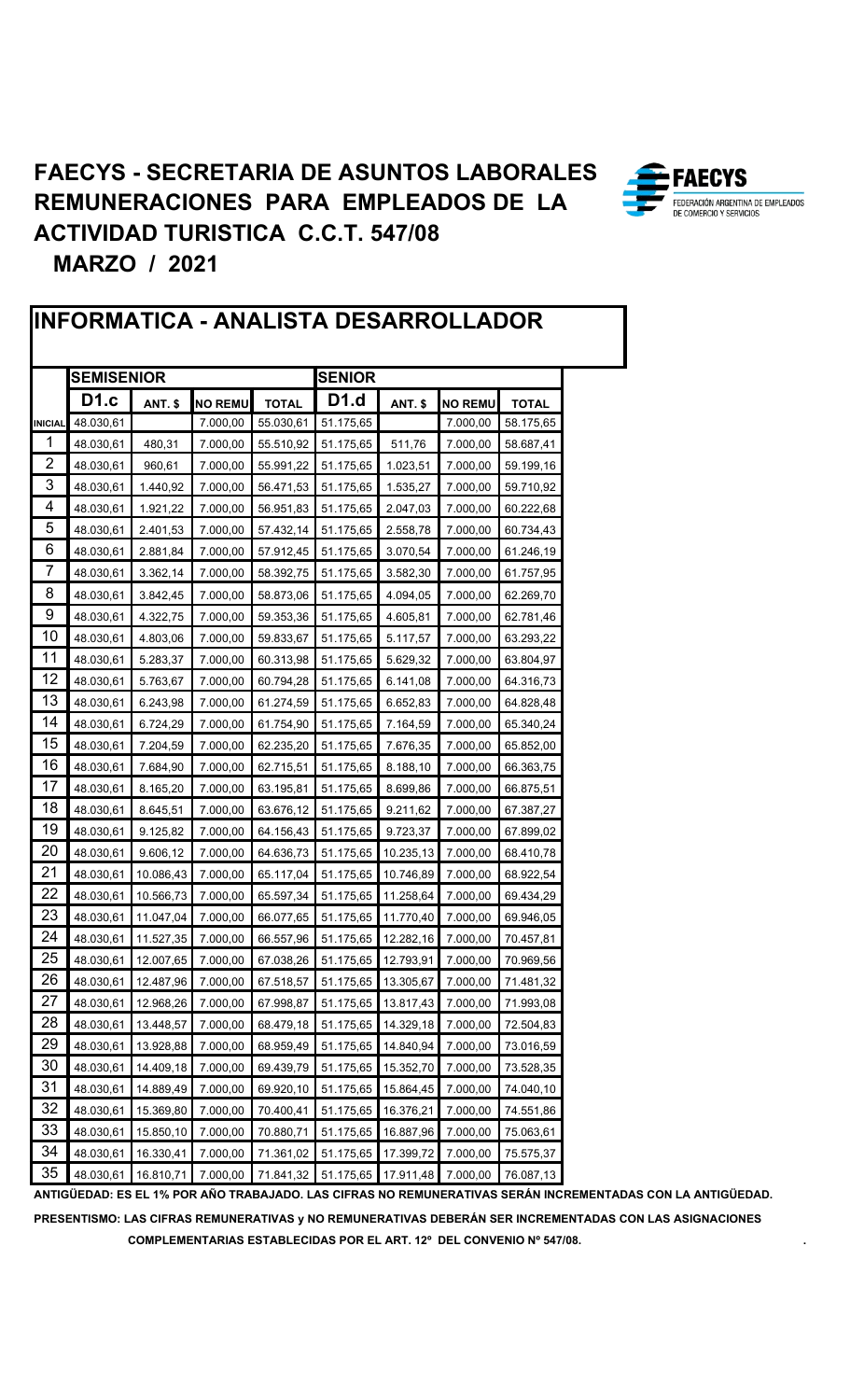: FAECYS

FEDERACIÓN ARGENTINA DE EMPLEADOS DE COMERCIO Y SERVICIOS



PRESENTISMO: LAS CIFRAS REMUNERATIVAS y NO REMUNERATIVAS DEBERÁN SER INCREMENTADAS CON LAS ASIGNACIONES COMPLEMENTARIAS ESTABLECIDAS POR EL ART. 12º DEL CONVENIO Nº 547/08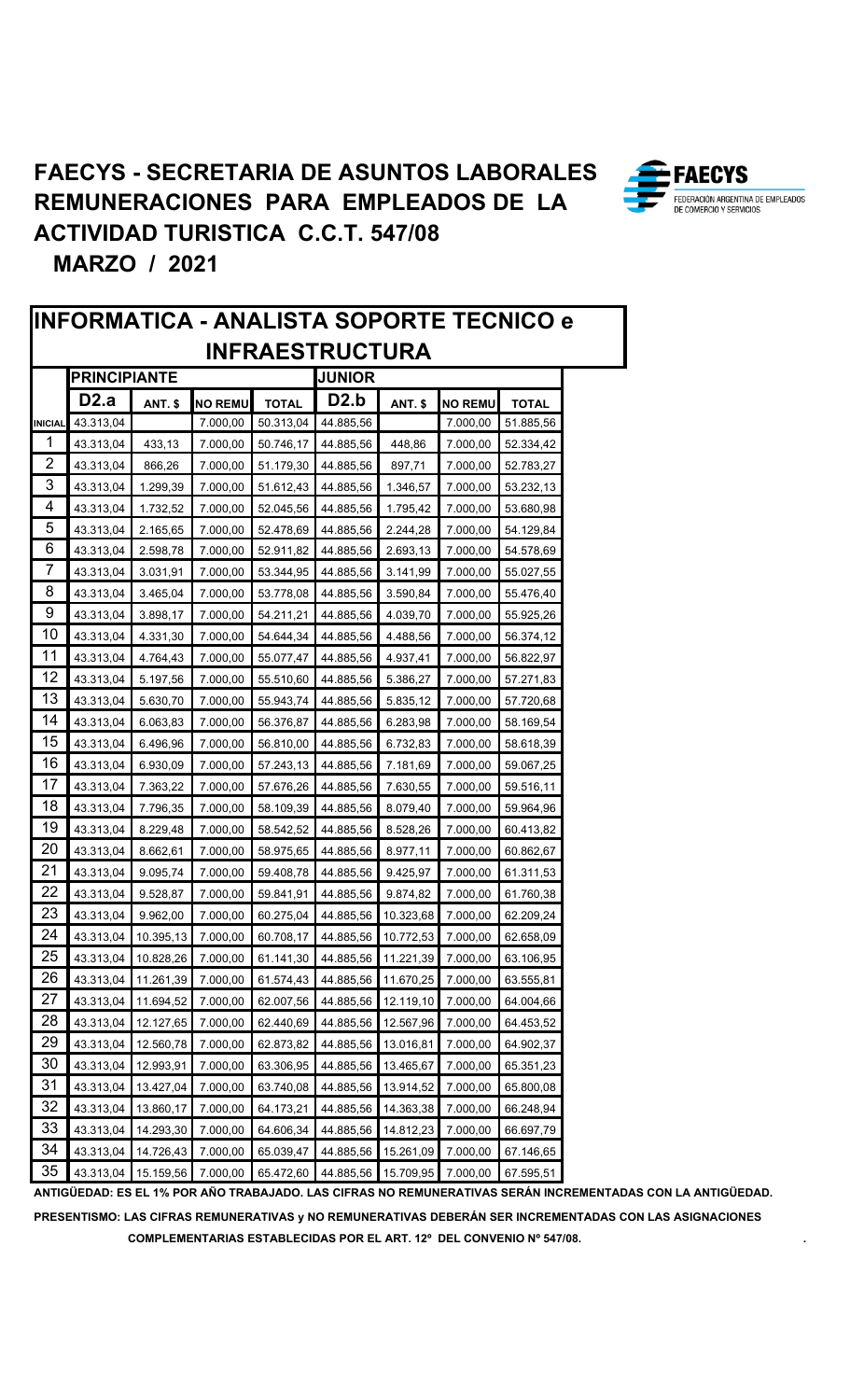**·FAECYS** 

FEDERACIÓN ARGENTINA DE EMPLEADOS DE COMERCIO Y SERVICIOS

![](_page_9_Picture_1.jpeg)

PRESENTISMO: LAS CIFRAS REMUNERATIVAS y NO REMUNERATIVAS DEBERÁN SER INCREMENTADAS CON LAS ASIGNACIONES COMPLEMENTARIAS ESTABLECIDAS POR EL ART. 12° DEL CONVENIO Nº 547/08.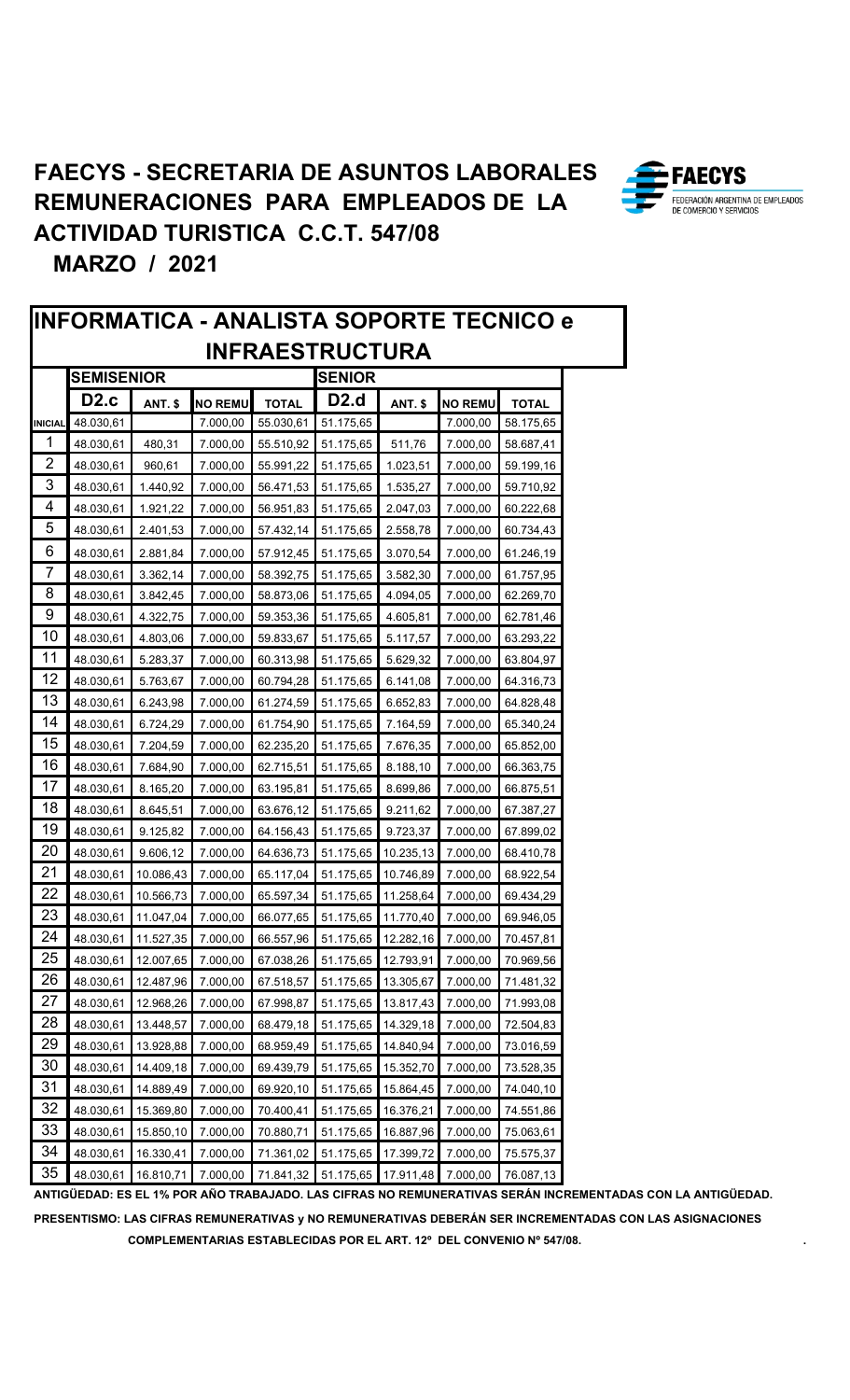![](_page_10_Picture_1.jpeg)

|                |                     |                |                |              | <b>INFORMATICA - ANALISTA DE PRODUCTOS</b> |                |                |              |
|----------------|---------------------|----------------|----------------|--------------|--------------------------------------------|----------------|----------------|--------------|
|                |                     |                |                |              | <b>TECNOLOGICOS</b>                        |                |                |              |
|                | <b>PRINCIPIANTE</b> |                |                |              | <b>JUNIOR</b>                              |                |                |              |
|                | D3.a                | <b>ANT. \$</b> | <b>NO REMU</b> | <b>TOTAL</b> | D3.b                                       | <b>ANT. \$</b> | <b>NO REMU</b> | <b>TOTAL</b> |
| <b>INICIAL</b> | 43.313,04           |                | 7.000,00       | 50.313,04    | 44.885,56                                  |                | 7.000,00       | 51.885,56    |
| 1              | 43.313,04           | 433,13         | 7.000,00       | 50.746,17    | 44.885,56                                  | 448,86         | 7.000,00       | 52.334,42    |
| 2              | 43.313,04           | 866,26         | 7.000,00       | 51.179,30    | 44.885,56                                  | 897,71         | 7.000,00       | 52.783,27    |
| 3              | 43.313,04           | 1.299,39       | 7.000,00       | 51.612,43    | 44.885,56                                  | 1.346,57       | 7.000,00       | 53.232,13    |
| 4              | 43.313,04           | 1.732,52       | 7.000,00       | 52.045,56    | 44.885,56                                  | 1.795,42       | 7.000,00       | 53.680,98    |
| 5              | 43.313,04           | 2.165,65       | 7.000,00       | 52.478,69    | 44.885,56                                  | 2.244,28       | 7.000,00       | 54.129,84    |
| 6              | 43.313,04           | 2.598,78       | 7.000,00       | 52.911,82    | 44.885,56                                  | 2.693,13       | 7.000,00       | 54.578,69    |
| 7              | 43.313,04           | 3.031,91       | 7.000,00       | 53.344,95    | 44.885,56                                  | 3.141,99       | 7.000,00       | 55.027,55    |
| 8              | 43.313,04           | 3.465,04       | 7.000,00       | 53.778,08    | 44.885,56                                  | 3.590,84       | 7.000,00       | 55.476,40    |
| 9              | 43.313,04           | 3.898,17       | 7.000,00       | 54.211,21    | 44.885,56                                  | 4.039,70       | 7.000,00       | 55.925,26    |
| 10             | 43.313,04           | 4.331,30       | 7.000,00       | 54.644,34    | 44.885,56                                  | 4.488,56       | 7.000,00       | 56.374,12    |
| 11             | 43.313,04           | 4.764,43       | 7.000,00       | 55.077,47    | 44.885,56                                  | 4.937,41       | 7.000,00       | 56.822,97    |
| 12             | 43.313,04           | 5.197,56       | 7.000,00       | 55.510,60    | 44.885,56                                  | 5.386,27       | 7.000,00       | 57.271,83    |
| 13             | 43.313,04           | 5.630,70       | 7.000,00       | 55.943,74    | 44.885,56                                  | 5.835,12       | 7.000,00       | 57.720,68    |
| 14             | 43.313,04           | 6.063,83       | 7.000,00       | 56.376,87    | 44.885,56                                  | 6.283,98       | 7.000,00       | 58.169,54    |
| 15             | 43.313,04           | 6.496,96       | 7.000,00       | 56.810,00    | 44.885,56                                  | 6.732,83       | 7.000,00       | 58.618,39    |
| 16             | 43.313,04           | 6.930,09       | 7.000,00       | 57.243,13    | 44.885,56                                  | 7.181,69       | 7.000,00       | 59.067,25    |
| 17             | 43.313,04           | 7.363,22       | 7.000,00       | 57.676,26    | 44.885,56                                  | 7.630,55       | 7.000,00       | 59.516,11    |
| 18             | 43.313,04           | 7.796,35       | 7.000,00       | 58.109,39    | 44.885,56                                  | 8.079,40       | 7.000,00       | 59.964,96    |
| 19             | 43.313,04           | 8.229,48       | 7.000,00       | 58.542,52    | 44.885,56                                  | 8.528,26       | 7.000,00       | 60.413,82    |
| 20             | 43.313,04           | 8.662,61       | 7.000,00       | 58.975,65    | 44.885,56                                  | 8.977,11       | 7.000,00       | 60.862,67    |
| 21             | 43.313,04           | 9.095,74       | 7.000,00       | 59.408,78    | 44.885,56                                  | 9.425,97       | 7.000,00       | 61.311,53    |
| 22             | 43.313,04           | 9.528,87       | 7.000,00       | 59.841,91    | 44.885,56                                  | 9.874,82       | 7.000,00       | 61.760,38    |
| 23             | 43.313,04           | 9.962,00       | 7.000,00       | 60.275,04    | 44.885,56                                  | 10.323,68      | 7.000,00       | 62.209,24    |
| 24             | 43.313,04           | 10.395,13      | 7.000,00       | 60.708,17    | 44.885,56                                  | 10.772,53      | 7.000,00       | 62.658,09    |
| 25             | 43.313,04           | 10.828,26      | 7.000,00       | 61.141,30    | 44.885,56                                  | 11.221,39      | 7.000,00       | 63.106,95    |
| 26             | 43.313,04           | 11.261,39      | 7.000,00       | 61.574,43    | 44.885,56                                  | 11.670,25      | 7.000,00       | 63.555,81    |
| 27             | 43.313,04           | 11.694,52      | 7.000,00       | 62.007,56    | 44.885,56                                  | 12.119,10      | 7.000,00       | 64.004,66    |
| 28             | 43.313,04           | 12.127,65      | 7.000,00       | 62.440,69    | 44.885,56                                  | 12.567,96      | 7.000,00       | 64.453,52    |
| 29             | 43.313,04           | 12.560,78      | 7.000,00       | 62.873,82    | 44.885,56                                  | 13.016,81      | 7.000,00       | 64.902,37    |
| 30             | 43.313,04           | 12.993,91      | 7.000,00       | 63.306,95    | 44.885,56                                  | 13.465,67      | 7.000,00       | 65.351,23    |
| 31             | 43.313,04           | 13.427,04      | 7.000,00       | 63.740,08    | 44.885,56                                  | 13.914,52      | 7.000,00       | 65.800,08    |
| 32             | 43.313,04           | 13.860,17      | 7.000,00       | 64.173,21    | 44.885,56                                  | 14.363,38      | 7.000,00       | 66.248,94    |
| 33             | 43.313,04           | 14.293,30      | 7.000,00       | 64.606,34    | 44.885,56                                  | 14.812,23      | 7.000,00       | 66.697,79    |
| 34             | 43.313,04           | 14.726,43      | 7.000,00       | 65.039,47    | 44.885,56                                  | 15.261,09      | 7.000,00       | 67.146,65    |
| 35             | 43.313,04           | 15.159,56      | 7.000,00       | 65.472,60    | 44.885,56                                  | 15.709,95      | 7.000,00       | 67.595,51    |

#### ANTIGÜEDAD: ES EL 1% POR AÑO TRABAJADO. LAS CIFRAS NO REMUNERATIVAS SERÁN INCREMENTADAS CON LA ANTIGÜEDAD.

PRESENTISMO: LAS CIFRAS REMUNERATIVAS y NO REMUNERATIVAS DEBERÁN SER INCREMENTADAS CON LAS ASIGNACIONES COMPLEMENTARIAS ESTABLECIDAS POR EL ART. 12° DEL CONVENIO Nº 547/08.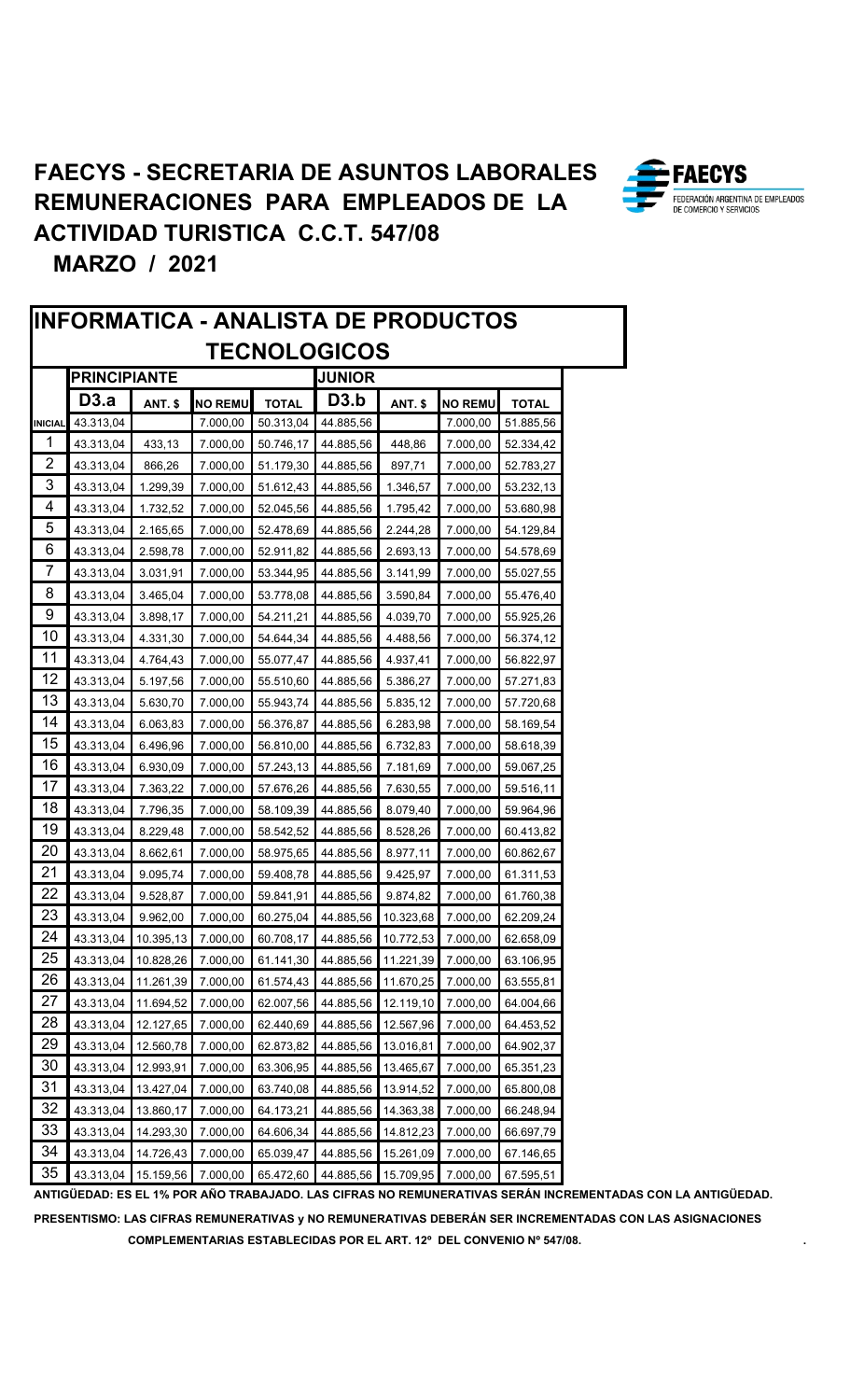![](_page_11_Picture_1.jpeg)

**FAECYS** FEDERACIÓN ARGENTINA DE EMPLEADOS

**PRESENTISMO: LAS CIFRAS REMUNERATIVAS y NO REMUNERATIVAS DEBERÁN SER INCREMENTADAS CON LAS ASIGNACIONES COMPLEMENTARIAS ESTABLECIDAS POR EL ART. 12º DEL CONVENIO Nº 547/08. .**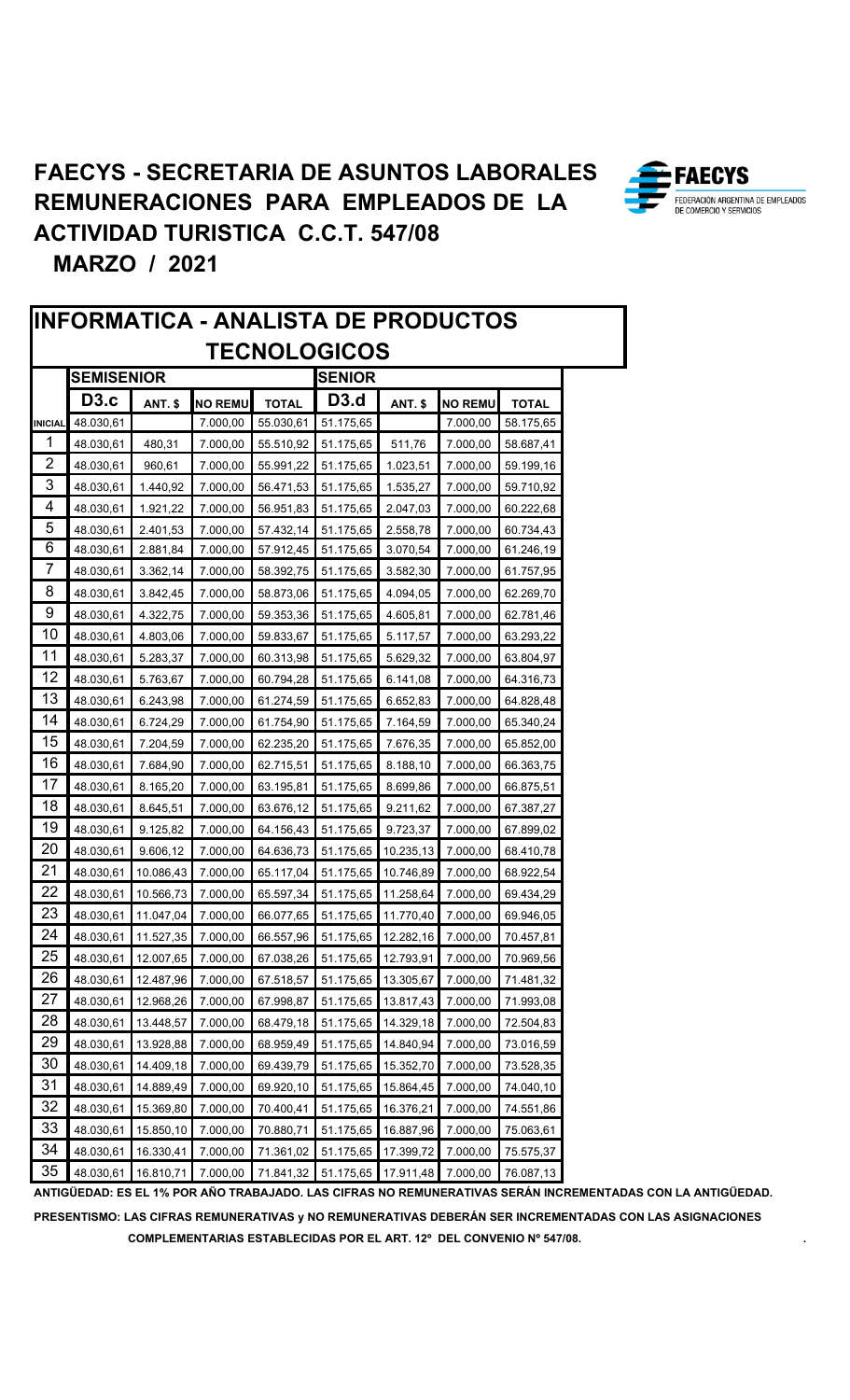![](_page_12_Picture_1.jpeg)

ANTIGÜEDAD: ES EL 1% POR AÑO TRABAJADO. LAS CIFRAS NO REMUNERATIVAS SERÁN INCREMENTADAS CON LA ANTIGÜEDAD. PRESENTISMO: LAS CIFRAS REMUNERATIVAS y NO REMUNERATIVAS DEBERÁN SER INCREMENTADAS CON LAS ASIGNACIONES

COMPLEMENTARIAS ESTABLECIDAS POR EL ART. 12° DEL CONVENIO Nº 547/08.

![](_page_12_Picture_4.jpeg)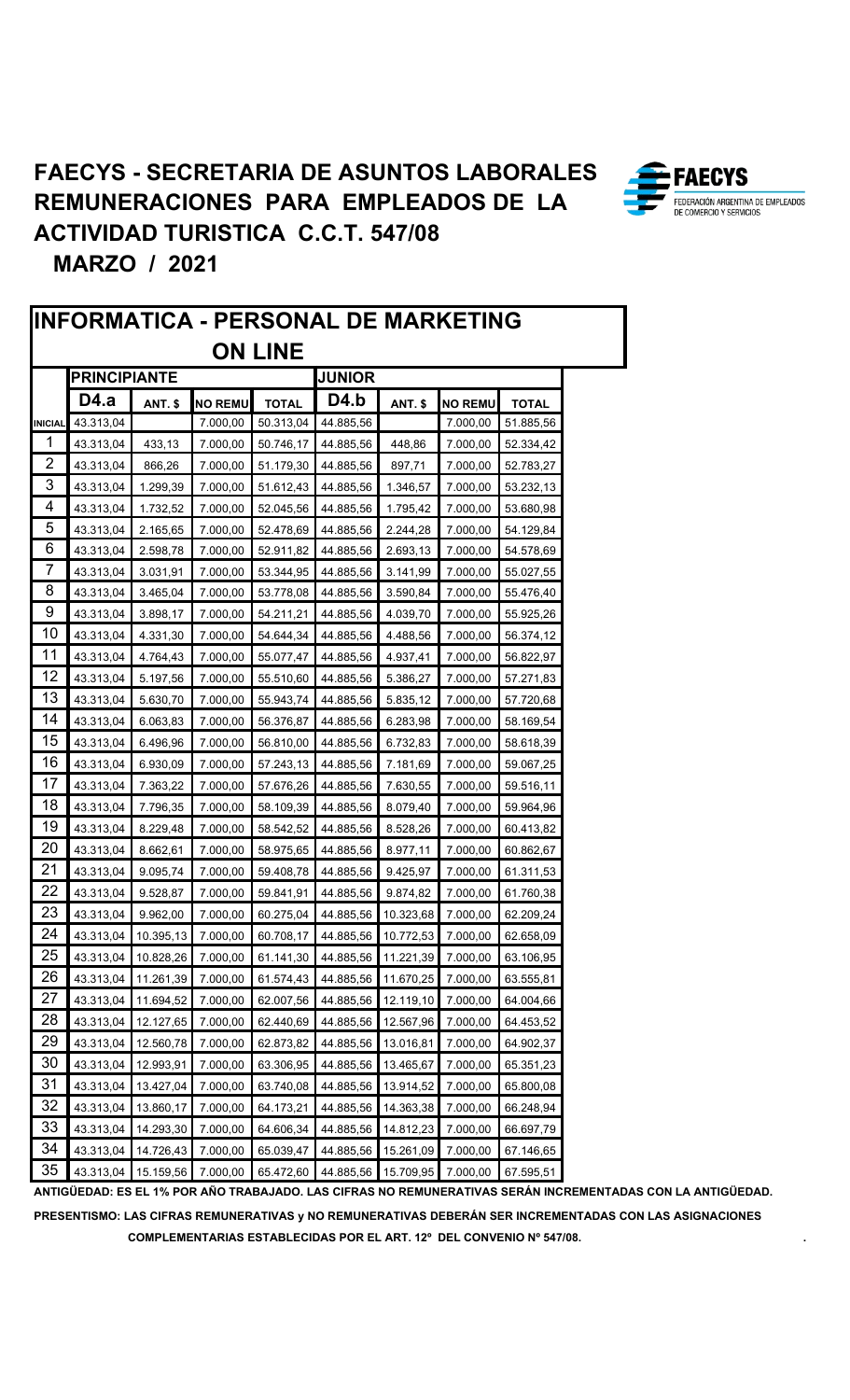![](_page_13_Picture_1.jpeg)

![](_page_13_Picture_3.jpeg)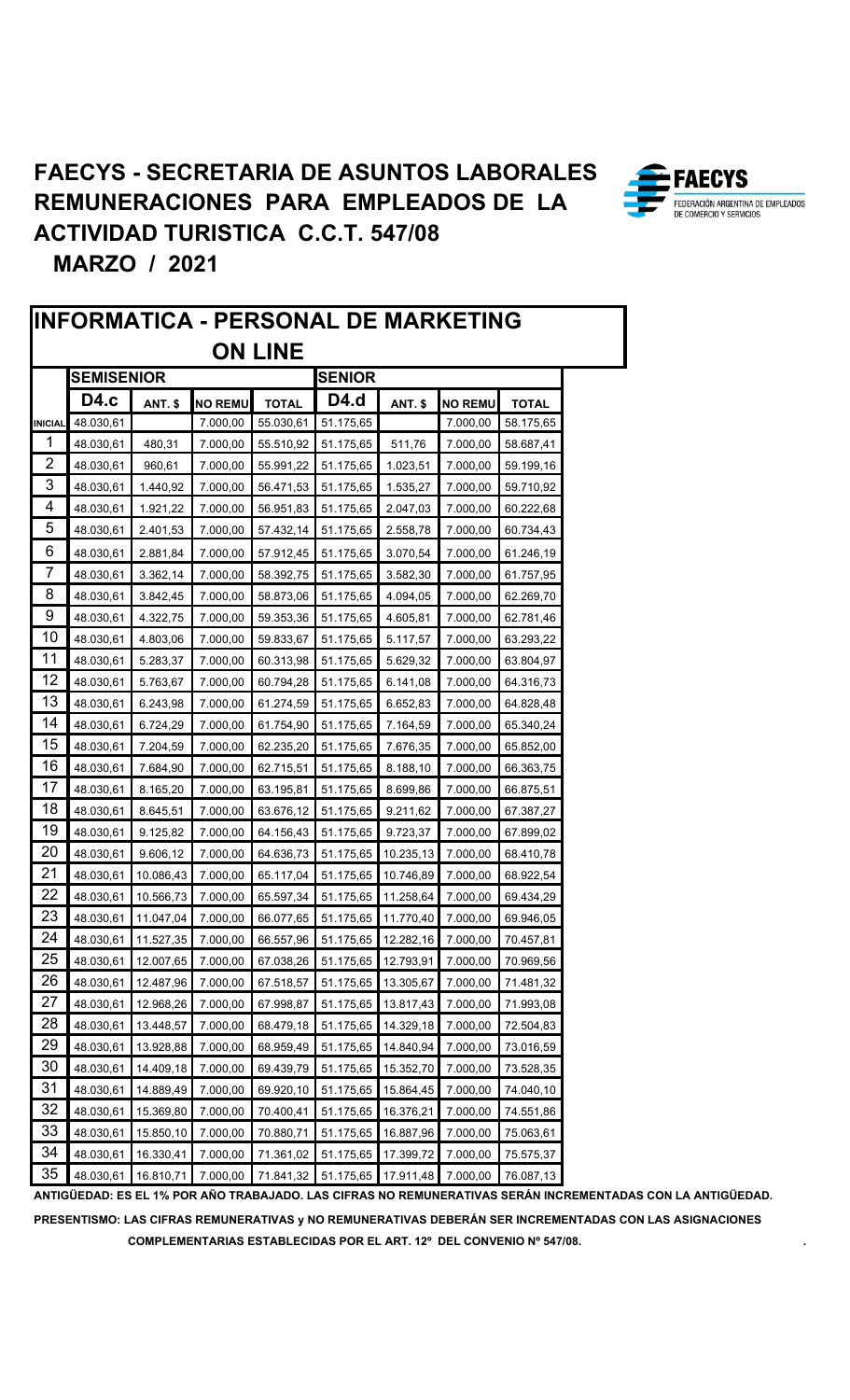|                | IINFORMATICA - SUPERVISOR |                |                |              |  |
|----------------|---------------------------|----------------|----------------|--------------|--|
|                | D <sub>5</sub>            | <b>ANT. \$</b> | <b>NO REMU</b> | <b>TOTAL</b> |  |
| <b>INICIAL</b> | 55.893,21                 |                | 7.000,00       | 62.893,21    |  |
| 1              | 55.893,21                 | 558,93         | 7.000,00       | 63.452,14    |  |
| 2              | 55.893,21                 | 1.117,86       | 7.000,00       | 64.011,07    |  |
| 3              | 55.893,21                 | 1.676,80       | 7.000,00       | 64.570,01    |  |
| 4              | 55.893,21                 | 2.235,73       | 7.000,00       | 65.128,94    |  |
| 5              | 55.893,21                 | 2.794,66       | 7.000,00       | 65.687,87    |  |
| 6              | 55.893,21                 | 3.353,59       | 7.000,00       | 66.246,80    |  |
| 7              | 55.893,21                 | 3.912,52       | 7.000,00       | 66.805,73    |  |
| 8              | 55.893,21                 | 4.471,46       | 7.000,00       | 67.364,67    |  |
| 9              | 55.893,21                 | 5.030,39       | 7.000,00       | 67.923,60    |  |
| 10             | 55.893,21                 | 5.589,32       | 7.000,00       | 68.482,53    |  |
| 11             | 55.893,21                 | 6.148,25       | 7.000,00       | 69.041,46    |  |
| 12             | 55.893,21                 | 6.707,19       | 7.000,00       | 69.600,40    |  |
| 13             | 55.893,21                 | 7.266,12       | 7.000,00       | 70.159,33    |  |
| 14             | 55.893,21                 | 7.825,05       | 7.000,00       | 70.718,26    |  |
| 15             | 55.893,21                 | 8.383,98       | 7.000,00       | 71.277,19    |  |
| 16             | 55.893,21                 | 8.942,91       | 7.000,00       | 71.836,12    |  |
| 17             | 55.893,21                 | 9.501,85       | 7.000,00       | 72.395,06    |  |
| 18             | 55.893,21                 | 10.060,78      | 7.000,00       | 72.953,99    |  |
| 19             | 55.893,21                 | 10.619,71      | 7.000,00       | 73.512,92    |  |
| 20             | 55.893,21                 | 11.178,64      | 7.000,00       | 74.071,85    |  |
| 21             | 55.893,21                 | 11.737,57      | 7.000,00       | 74.630,78    |  |
| 22             | 55.893,21                 | 12.296,51      | 7.000,00       | 75.189,72    |  |
| 23             | 55.893,21                 | 12.855,44      | 7.000,00       | 75.748,65    |  |
| 24             | 55.893,21                 | 13.414,37      | 7.000,00       | 76.307,58    |  |
| 25             | 55.893,21                 | 13.973,30      | 7.000,00       | 76.866,51    |  |
| 26             | 55.893,21                 | 14.532,23      | 7.000,00       | 77.425,44    |  |
| 27             | 55.893,21                 | 15.091,17      | 7.000,00       | 77.984,38    |  |
| 28             | 55.893,21                 | 15.650,10      | 7.000,00       | 78.543,31    |  |
| 29             | 55.893,21                 | 16.209,03      | 7.000,00       | 79.102,24    |  |
| 30             | 55.893,21                 | 16.767,96      | 7.000,00       | 79.661,17    |  |
| 31             | 55.893,21                 | 17.326,90      | 7.000,00       | 80.220,11    |  |
| 32             | 55.893,21                 | 17.885,83      | 7.000,00       | 80.779,04    |  |
| 33             | 55.893,21                 | 18.444,76      | 7.000,00       | 81.337,97    |  |
| 34             | 55.893,21                 | 19.003,69      | 7.000,00       | 81.896,90    |  |
| 35             | 55.893,21                 | 19.562,62      | 7.000,00       | 82.455,83    |  |

![](_page_14_Picture_3.jpeg)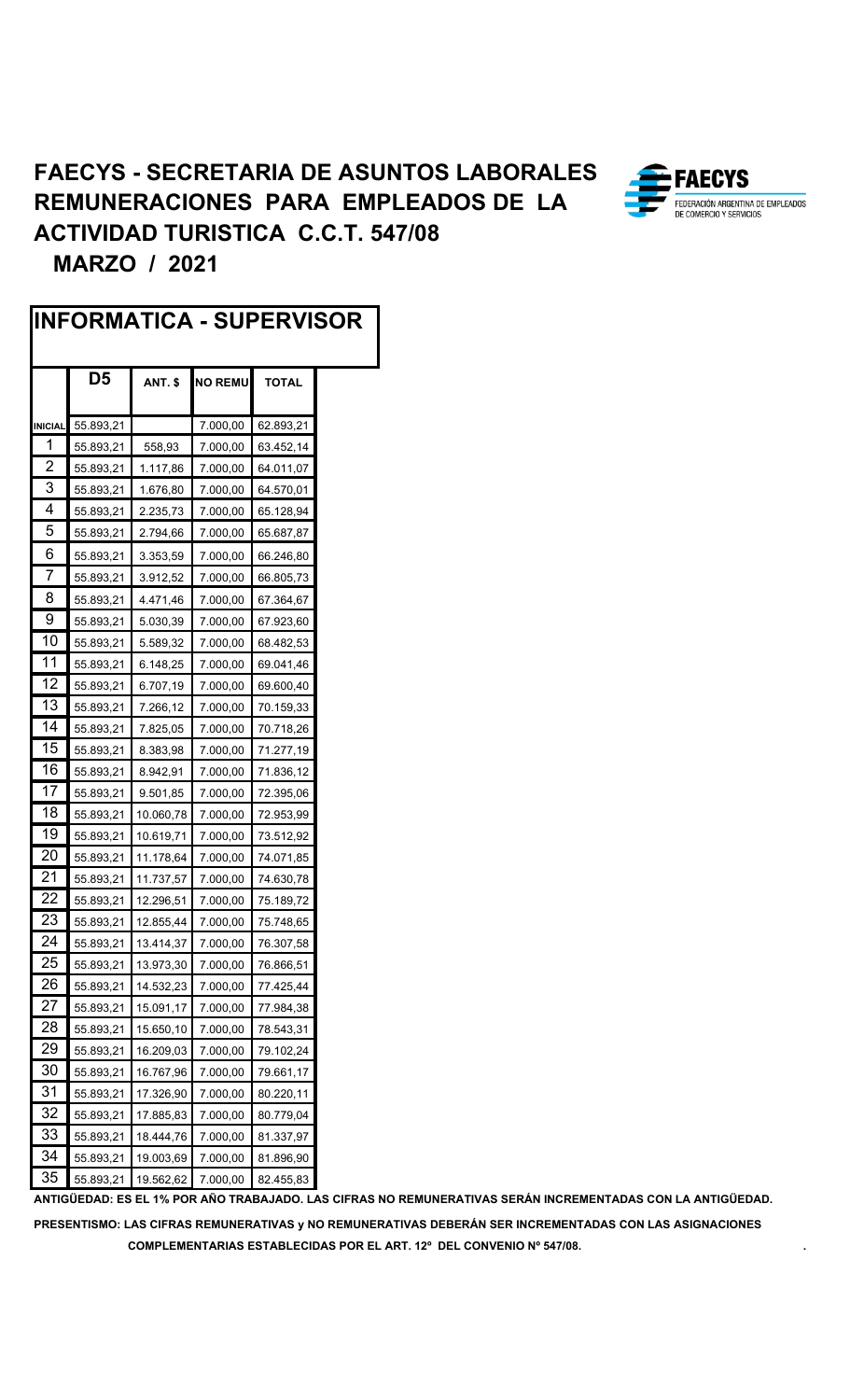![](_page_15_Picture_1.jpeg)

#### **CENTRO DE CONTACTOS**

|                | <b>OPERADOR</b> |           |                |              | <b>SUPERVISOR</b> |                |                |              |
|----------------|-----------------|-----------|----------------|--------------|-------------------|----------------|----------------|--------------|
|                | E <sub>1</sub>  | ANT. \$   | <b>NO REMU</b> | <b>TOTAL</b> | E <sub>2</sub>    | <b>ANT. \$</b> | <b>NO REMU</b> | <b>TOTAL</b> |
| <b>INICIAL</b> | 42.807,87       |           | 7.000,00       | 49.807,87    | 43.572,91         |                | 7.000,00       | 50.572,91    |
| 1              | 42.807,87       | 428,07    | 7.000,00       | 50.235,94    | 43.572,91         | 435,73         | 7.000,00       | 51.008,64    |
| 2              | 42.807,87       | 856,16    | 7.000,00       | 50.664,03    | 43.572,91         | 871,45         | 7.000,00       | 51.444,36    |
| 3              | 42.807,87       | 1.284,24  | 7.000,00       | 51.092,11    | 43.572,91         | 1.307,19       | 7.000,00       | 51.880,10    |
| 4              | 42.807,87       | 1.712,31  | 7.000,00       | 51.520,18    | 43.572,91         | 1.742,92       | 7.000,00       | 52.315,83    |
| 5              | 42.807,87       | 2.140,39  | 7.000,00       | 51.948,26    | 43.572,91         | 2.178,65       | 7.000,00       | 52.751,56    |
| 6              | 42.807,87       | 2.568,47  | 7.000,00       | 52.376,34    | 43.572,91         | 2.614,37       | 7.000,00       | 53.187,28    |
| 7              | 42.807,87       | 2.996,55  | 7.000,00       | 52.804,42    | 43.572,91         | 3.050,10       | 7.000,00       | 53.623,01    |
| 8              | 42.807,87       | 3.424,63  | 7.000,00       | 53.232,50    | 43.572,91         | 3.485,83       | 7.000,00       | 54.058,74    |
| 9              | 42.807,87       | 3.852,71  | 7.000,00       | 53.660,58    | 43.572,91         | 3.921,56       | 7.000,00       | 54.494,47    |
| 10             | 42.807,87       | 4.280,79  | 7.000,00       | 54.088,66    | 43.572,91         | 4.357,29       | 7.000,00       | 54.930,20    |
| 11             | 42.807,87       | 4.708,87  | 7.000,00       | 54.516,74    | 43.572,91         | 4.793,02       | 7.000,00       | 55.365,93    |
| 12             | 42.807,87       | 5.136,94  | 7.000,00       | 54.944,81    | 43.572,91         | 5.228,75       | 7.000,00       | 55.801,66    |
| 13             | 42.807,87       | 5.565,02  | 7.000,00       | 55.372,89    | 43.572,91         | 5.664,48       | 7.000,00       | 56.237,39    |
| 14             | 42.807,87       | 5.993,10  | 7.000,00       | 55.800,97    | 43.572,91         | 6.100,21       | 7.000,00       | 56.673,12    |
| 15             | 42.807,87       | 6.421,18  | 7.000,00       | 56.229,05    | 43.572,91         | 6.535,94       | 7.000,00       | 57.108,85    |
| 16             | 42.807,87       | 6.849,26  | 7.000,00       | 56.657,13    | 43.572,91         | 6.971,67       | 7.000,00       | 57.544,58    |
| 17             | 42.807,87       | 7.277,34  | 7.000,00       | 57.085,21    | 43.572,91         | 7.407,39       | 7.000,00       | 57.980,30    |
| 18             | 42.807,87       | 7.705,42  | 7.000,00       | 57.513,29    | 43.572,91         | 7.843,12       | 7.000,00       | 58.416,03    |
| 19             | 42.807,87       | 8.133,50  | 7.000,00       | 57.941,37    | 43.572,91         | 8.278,85       | 7.000,00       | 58.851,76    |
| 20             | 42.807,87       | 8.561,57  | 7.000,00       | 58.369,44    | 43.572,91         | 8.714,58       | 7.000,00       | 59.287,49    |
| 21             | 42.807,87       | 8.989,65  | 7.000,00       | 58.797,52    | 43.572,91         | 9.150,31       | 7.000,00       | 59.723,22    |
| 22             | 42.807,87       | 9.417,73  | 7.000,00       | 59.225,60    | 43.572,91         | 9.586,04       | 7.000,00       | 60.158,95    |
| 23             | 42.807,87       | 9.845,81  | 7.000,00       | 59.653,68    | 43.572,91         | 10.021,77      | 7.000,00       | 60.594,68    |
| 24             | 42.807,87       | 10.273,89 | 7.000,00       | 60.081,76    | 43.572,91         | 10.457,50      | 7.000,00       | 61.030,41    |
| 25             | 42.807,87       | 10.701,97 | 7.000,00       | 60.509,84    | 43.572,91         | 10.893,23      | 7.000,00       | 61.466,14    |
| 26             | 42.807,87       | 11.130,05 | 7.000,00       | 60.937,92    | 43.572,91         | 11.328,96      | 7.000,00       | 61.901,87    |
| 27             | 42.807,87       | 11.558,12 | 7.000,00       | 61.365,99    | 43.572,91         | 11.764,69      | 7.000,00       | 62.337,60    |
| 28             | 42.807,87       | 11.986,20 | 7.000,00       | 61.794,07    | 43.572,91         | 12.200,41      | 7.000,00       | 62.773,32    |
| 29             | 42.807,87       | 12.414,28 | 7.000,00       | 62.222,15    | 43.572,91         | 12.636,14      | 7.000,00       | 63.209,05    |
| 30             | 42.807,87       | 12.842,36 | 7.000,00       | 62.650,23    | 43.572,91         | 13.071,88      | 7.000,00       | 63.644,79    |
| 31             | 42.807,87       | 13.270,44 | 7.000,00       | 63.078,31    | 43.572,91         | 13.507,61      | 7.000,00       | 64.080,52    |
| 32             | 42.807,87       | 13.698,52 | 7.000,00       | 63.506,39    | 43.572,91         | 13.943,34      | 7.000,00       | 64.516,25    |
| 33             | 42.807,87       | 14.126,60 | 7.000,00       | 63.934,47    | 43.572,91         | 14.379,07      | 7.000,00       | 64.951,98    |
| 34             | 42.807,87       | 14.554,68 | 7.000,00       | 64.362,55    | 43.572,91         | 14.814,80      | 7.000,00       | 65.387,71    |
| 35             | 42.807,87       | 14.982,75 | 7.000,00       | 64.790,62    | 43.572,91         | 15.250,52      | 7.000,00       | 65.823,43    |